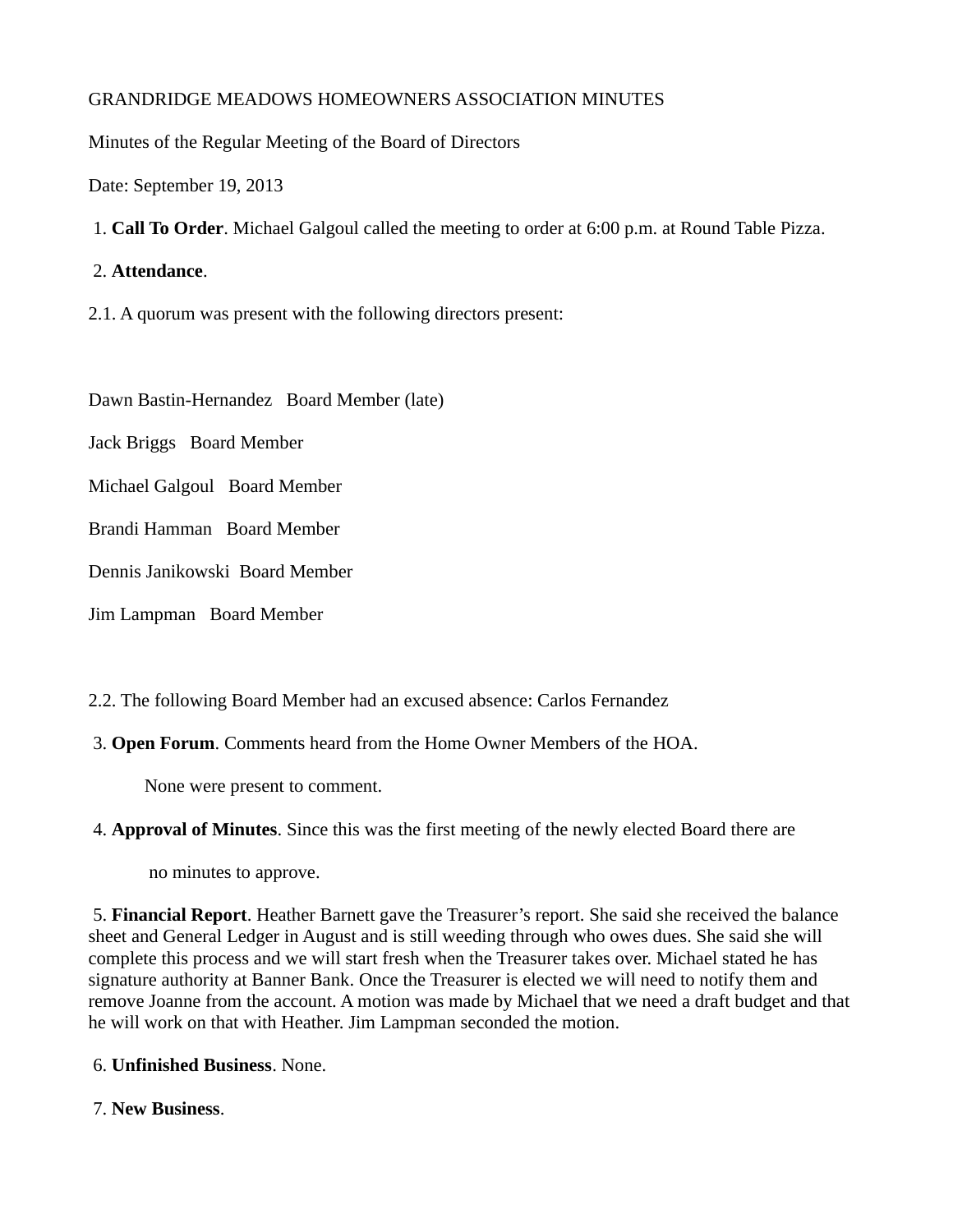## **7.1 Review Insurance Proposal – Jason Hogue**

Jason from American Family Insurance presented information regarding Director's and Officers' insurance and General Liability. The coverage is \$1,000,000 per each and the cost is \$1188 per year for the Directors and Officers and \$812 for General Liability. Michael discussed the importance of having this insurance in the event that we place a lien on a house and we are negligent it protects us. Michael asked that Jack and Jim review the contracts to make sure we are comparing apples to apples. Michael moved to approve up to \$2,500 for purchase of the insurance and Dennis seconded.

**7.2 Discussion of the Position of Secretary**. Pam Bisconer spoke about her experience as former Secretary for the Northwest Human Resource Association and Seattle Working Woman and the Northwest Compensation Forum. Dennis moved and Jim seconded the approval of Pam as Secretary.

**7.3 Discussion of the position of Treasurer.** Ellen Kreitzer expressed her interest in the Treasurer position. While she has no direct experience as a treasurer she has excellent skills in bookkeeping and budgets. Michael moved that Ellen Kreitzer be elected Treasurer and that the HOA would continue to support the transition including training of Ellen/ The transition support and training is a condition for Ellen to accept the Treasurer position. Her election is contingent on being bonded. Jack moved and Jim seconded the motion. The board unanimously approved.

**8. Architectural Committee Update—Review Proposed Letter.** The Committee reviewed the letter to be sent to the homeowners. Jim and Jack said this was a proposed letter letting the homeowners know that the association is up and operating. It was agreed that the letter be revised by Jack and it will be sent out by Michael in the next few weeks. It was moved that the Architectural Committee select 3 members from homeowners in Phase II for their opinion on how to landscape the shared walkway. Dawn Bastin-Hernandez made a motion to include home owners who live adjacent to these areas. Michael seconded. It was moved by Michael and seconded by Dawn to give the Architectural Committee \$500 to spend on any improvements.

**9. Executive Session.** An Executive session was not required.

**10. Web Site**. Dawn offered to ask a colleague about designing a simple WEB site for the HOA. Michael agreed to provide information for input to the site.

**11. Mailing Address.** Dennis moved and Jim seconded a motion to rent a mailing address for one year. The board unanimously approved.

 **12. Next Meeting Date**. The next monthly Board meeting date is suggested for October 8th.

**13. Adjournment.** The meeting adjourned at 8:03 PM.